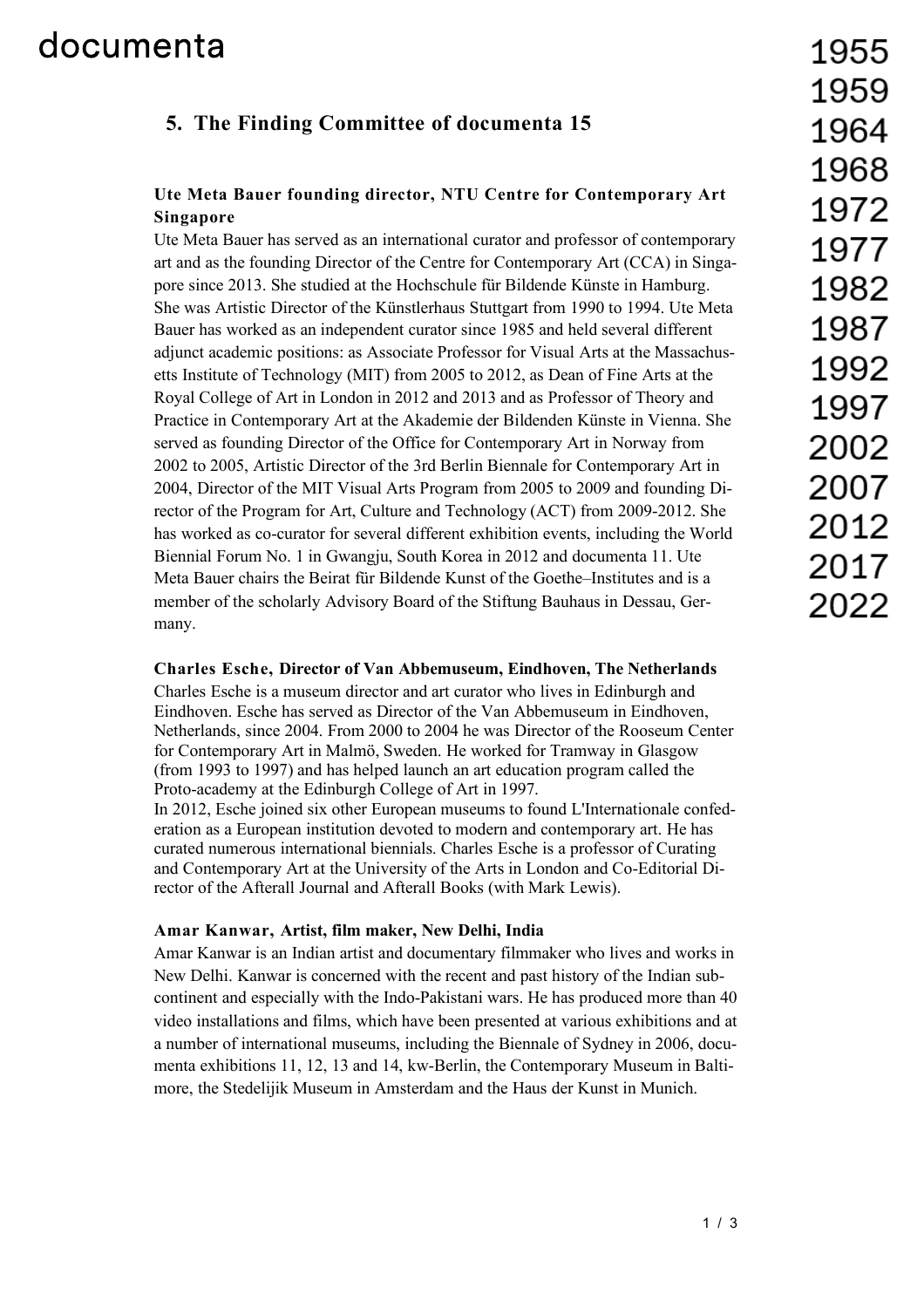# documenta

Kanwar has received awards at the film festivals in San Francisco, Mumbai and Turin and was honored with the Award for Contemporary Art by a foundation established by the Norwegian Ministry of Culture in 2005.

#### **Frances Morris, Director of the Tate Modern art gallery London, Great Britain**

Frances Morris has played a key role in the development of the Tate Galleries. Engaged as a curator in 1987, she was appointed Head of Displays at the Tate Modern in 2000 and has served as Director of Collection, International Art (from 2006 to 2016) and Director of the Tate Modern since 2016. Morris has curated several pioneering exhibitions, including most notably major retrospectives devoted to women artists, several of which were presented as broad-based international cooperative projects. Morris holds a BA in Art History from Cambridge University and an MA in Art History from the Courtauld Institute of Art in London. She is a member of the boards of the Fruitmarket Gallery in Edinburgh and CIMAM as well as the Advisory Committee of the Serralves Museum of Contemporary Art in Porto.

### Gabi Ngcobo, Curator of the 10<sup>th</sup> Berlin Biennale in 2018, Germany (South **Africa)**

Gabi Ngcobo is an artist, independent curator and art educator who lives in Johannesburg. She studied at the Center for Curatorial Studies at Bard College in New York and has been a member of the faculty of the Wits University School of Arts in Johannesburg since 2011. Ngcobo founded the Center for Historical Reenactments in Johannesburg in 2010 and is now serving as its director. She curated the 10th Berlin Biennale for Contemporary Art in 2018.

#### **Elvira Dyangani Ose, Director of The Showroom London, England**

Elvira Dyangi Ose has been a curator at Creative Time in New York since 2017. She will assume her duties as Director of the Schowroom in London in September 2018. Ose studied Art History at the Universitat Autónoma de Barcelona and Architectural Theory at the Universitat Politècnica de Catalunya. She earned a Ph.D. in Art History and Visual Studies at Cornell University in New York. Elvira Dyangasi Ose worked as a curator at the Centro Atlántico de Arte Moderno (CAAM) on Gran Canaria from 2004 to 2006 and at the CENTRO ANDALUZ DE ARTE CONTEMPO-RANEO (Andalusian Center for Contemporary Art) from 2006 to 2008. In 2009 and 2010 she served as curator for the Arte Invisible Program of ARCOmadrid. Between 2011 and 2014 she worked as a curator of international art at the Tate Modern in London, where she was responsible for developing the art collections from Africa and the African diaspora.

Since 2014 she teaches Visual Studies at Goldsmiths University of London and in 2015 she curated the eighth International Biennial for Contemporary Art (GIBCA) in Göteborg.

#### **Philippe Pirotte, Rector der Staatlichen Hochschule für Bildende Künste – Städelschule and director Portikus, Frankfurt am Main**

Philippe Pirotte lives and works in Frankfurt as Dean of the Städelschule and Director of Kunsthalle Portikus.Next to that he is adjunct senior curator at the University of California Berkeley Art Museum and Pacific Film Archive.

He serves as an advisor for the Kadist Art Foundation (Paris/San Francisco).Pirotte was one of the co-founders (in 1999) of the contemporary art center